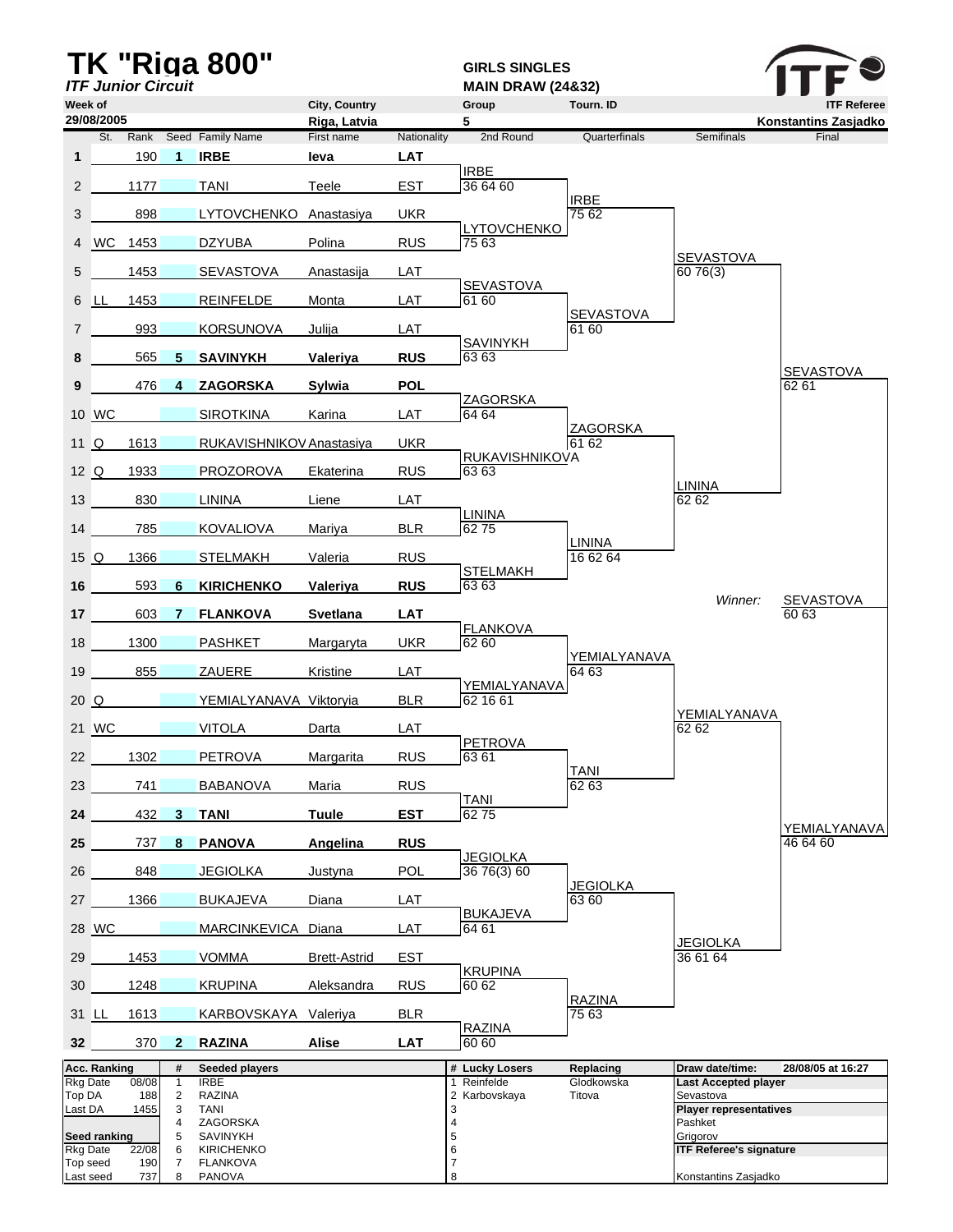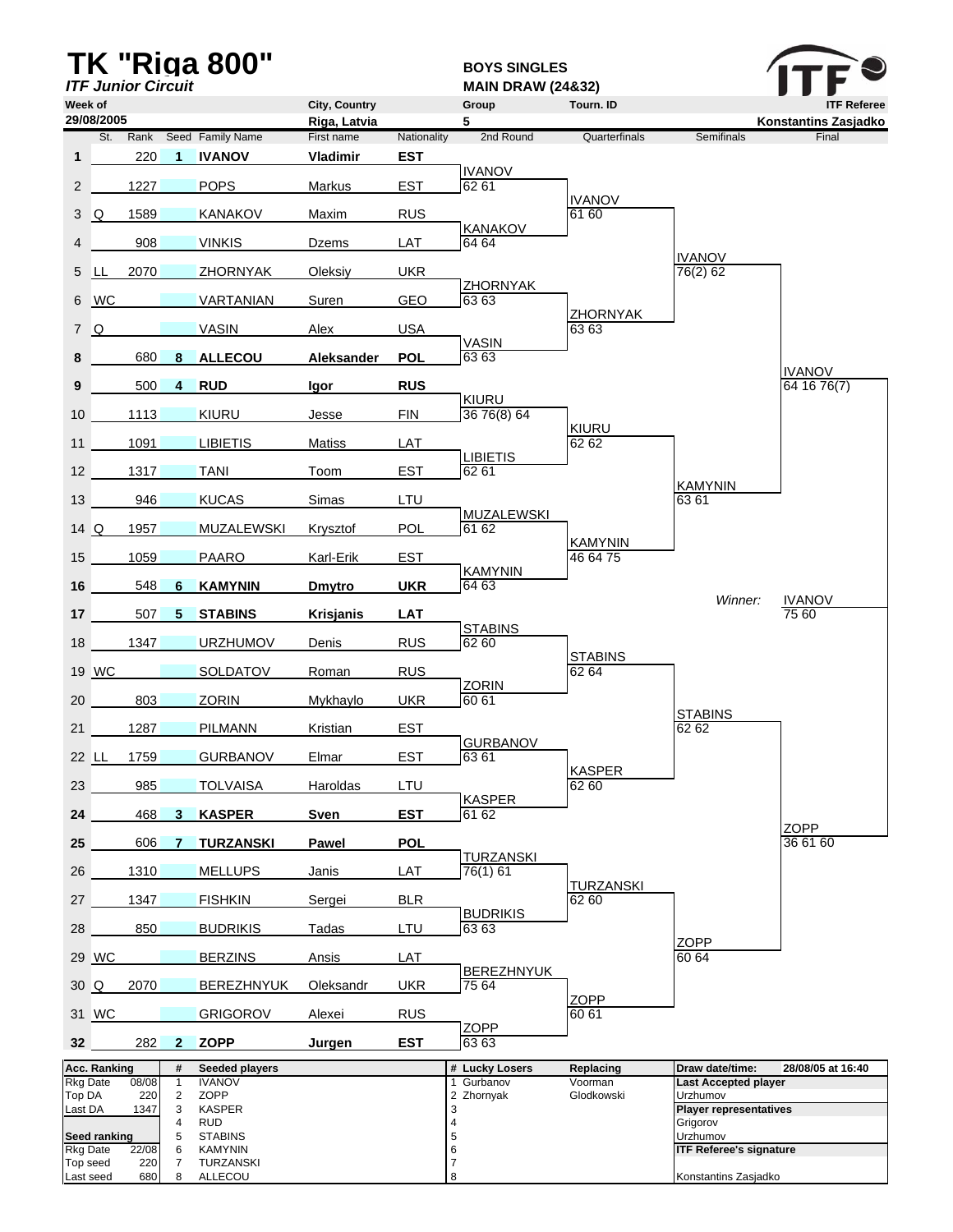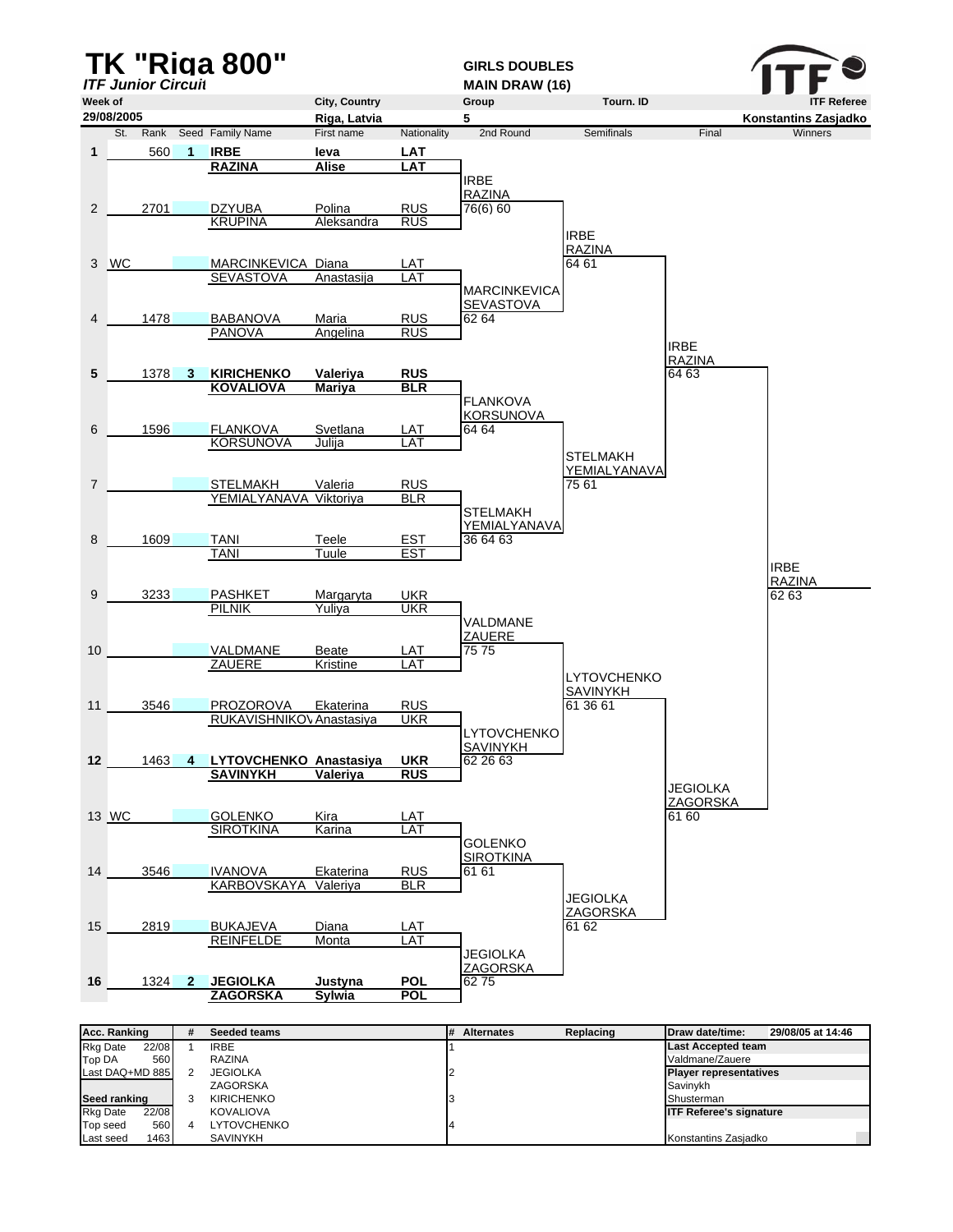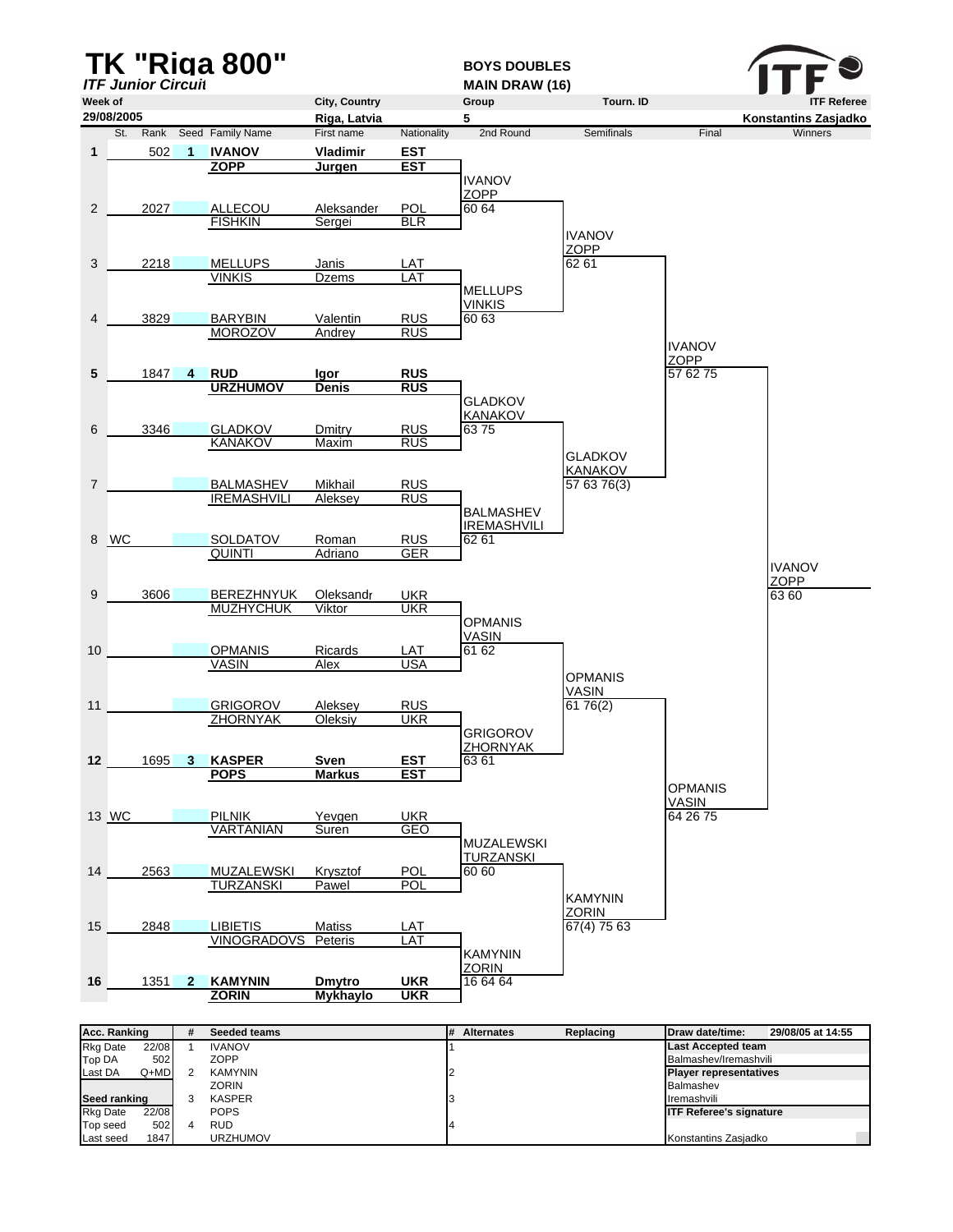|                             |                           |               |                     | <b>TK "Riga 800"</b>              |                               |             | <b>GIRLS SINGLES</b>        |                           |                                                                     |
|-----------------------------|---------------------------|---------------|---------------------|-----------------------------------|-------------------------------|-------------|-----------------------------|---------------------------|---------------------------------------------------------------------|
|                             | <b>ITF Junior Circuit</b> |               |                     |                                   |                               |             | <b>QUALIFYING DRAW (32)</b> |                           |                                                                     |
| Week of                     | 29/08/2005                |               |                     |                                   | City, Country<br>Riga, Latvia |             | Group<br>5                  | Tourn. ID                 | <b>ITF Referee</b><br>Konstantins Zasjadko                          |
|                             | St.                       |               |                     | Rank Seed Family Name             | First name                    | Nationality | 2nd Round                   | Finals                    | Qualifiers                                                          |
| $\mathbf{1}$                |                           | 1143          | $\blacksquare$      | <b>KAPUSTKA</b>                   | Hanna                         | <b>POL</b>  |                             |                           |                                                                     |
| $\overline{2}$              |                           |               |                     | <b>BYE</b>                        |                               |             | <b>KAPUSTKA</b>             |                           |                                                                     |
| 3                           |                           |               |                     | LAZAR                             | Ekaterina                     | <b>RUS</b>  |                             | YEMIALYANAVA<br>62 61     |                                                                     |
| 4                           |                           |               |                     | YEMIALYANAVA Viktoryia            |                               | <b>BLR</b>  | YEMIALYANAVA<br>6262        |                           |                                                                     |
| 5                           |                           |               |                     | <b>SUWOROWA</b>                   | Xenia                         | <b>GER</b>  |                             |                           | YEMIALYANAVA<br>75 76(2)                                            |
| 6                           |                           |               |                     | <b>BYE</b>                        |                               |             | <b>SUWOROWA</b>             |                           |                                                                     |
| $\overline{7}$              |                           |               |                     | <b>BYE</b>                        |                               |             |                             | <b>SUWOROWA</b><br>64 63  |                                                                     |
| 8                           |                           | 1933          | <b>7</b>            | <b>AUDRINA</b>                    | Inga                          | <b>LAT</b>  | <b>AUDRINA</b>              |                           |                                                                     |
| 9                           |                           | 1366          | $\mathbf{2}$        | <b>STELMAKH</b>                   | Valeria                       | <b>RUS</b>  |                             |                           |                                                                     |
| 10                          |                           |               |                     | BYE                               |                               |             | <b>STELMAKH</b>             |                           |                                                                     |
| 11                          |                           |               |                     | <b>KIM</b>                        | Elizaveta                     | <b>RUS</b>  |                             | <b>STELMAKH</b><br>62 63  |                                                                     |
| 12                          |                           |               |                     | SHUSTERMAN                        | Olga                          | <b>BLR</b>  | <b>SHUSTERMAN</b><br>75 62  |                           |                                                                     |
| 13 <sup>1</sup>             |                           |               |                     | <b>SHILINA</b>                    | Daria                         | <b>RUS</b>  |                             |                           | <b>STELMAKH</b><br>6361                                             |
|                             | 14                        |               |                     | <b>BYE</b>                        |                               |             | <b>SHILINA</b>              |                           |                                                                     |
| 15 <sup>15</sup>            |                           |               |                     | <b>BYE</b>                        |                               |             |                             | <b>ORLOVA</b><br>64 64    |                                                                     |
| 16                          |                           | 1823          | 6                   | <b>ORLOVA</b>                     | Darja                         | <b>LAT</b>  | <b>ORLOVA</b>               |                           |                                                                     |
| 17 <sup>1</sup>             |                           | $1453$ 3      |                     | <b>REINFELDE</b>                  | Monta                         | <b>LAT</b>  |                             |                           |                                                                     |
| 18                          |                           |               |                     | <b>BYE</b>                        |                               |             | <b>REINFELDE</b>            |                           |                                                                     |
| 19 WC                       |                           |               |                     | <b>TIGUNOVA</b>                   | Darja                         | LAT         | <b>TIGUNOVA</b>             | <b>REINFELDE</b><br>62 60 |                                                                     |
| 20                          |                           |               |                     | <b>CERKASOVA</b>                  | Anna                          | <b>GER</b>  | 6362                        |                           | <b>RUKAVISHNIKOVA</b>                                               |
| 21                          |                           | 1933          |                     | <b>IVANOVA</b>                    | Ekaterina                     | <b>RUS</b>  | <b>IVANOVA</b>              |                           | 76(4) 76(4)                                                         |
| 22                          |                           |               |                     | <b>BYE</b>                        |                               |             |                             | <b>RUKAVISHNIKOVA</b>     |                                                                     |
| 23                          |                           |               |                     | <b>BYE</b>                        |                               |             | <b>RUKAVISHNIKOVA</b>       | 36 61 64                  |                                                                     |
| 24                          |                           | $1613$ 5      |                     | RUKAVISHNIKO\ Anastasiya          |                               | <b>UKR</b>  |                             |                           |                                                                     |
| 25                          |                           | 1613          | 4                   | <b>KARBOVSKAYA Valeriya</b>       |                               | <b>BLR</b>  | KARBOVSKAYA                 |                           |                                                                     |
| 26                          |                           |               |                     | <b>BYE</b>                        |                               |             |                             | KARBOVSKAYA               |                                                                     |
| 27                          |                           |               |                     | <b>GRINSHPUN</b>                  | Ksenia                        | <b>RUS</b>  | <b>GRINSHPUN</b>            | 63 60                     |                                                                     |
| 28                          |                           |               |                     | VALDMANE                          | Beate                         | <b>LAT</b>  | 63 36 64                    |                           | <b>PROZOROVA</b>                                                    |
| 29                          |                           | 1933          |                     | <b>PILNIK</b>                     | Yuliya                        | <b>UKR</b>  | <b>PILNIK</b>               |                           | 60 62                                                               |
| 30                          |                           |               |                     | <b>BYE</b>                        |                               |             |                             | <b>PROZOROVA</b>          |                                                                     |
| 31                          |                           |               |                     | <b>BYE</b>                        |                               |             | <b>PROZOROVA</b>            | 62 61                     |                                                                     |
| 32 <sup>2</sup>             |                           | 1933 8        |                     | <b>PROZOROVA</b>                  | <b>Ekaterina</b>              | <b>RUS</b>  |                             |                           |                                                                     |
| <b>Rkg Date</b>             | Acc. Ranking              | 08/08         | #<br>$\mathbf{1}$   | Seeded players<br><b>KAPUSTKA</b> |                               |             | # Alternates<br>1           | Replacing                 | Draw date/time:<br>26/08/05 at 19:22<br><b>Last Accepted player</b> |
| Top DA                      |                           | 1453          | $\overline{2}$      | <b>STELMAKH</b>                   |                               |             | $\overline{\mathbf{c}}$     |                           | All in                                                              |
| Last DA                     |                           | All in        | 3<br>4              | REINFELDE<br>KARBOVSKAYA          |                               |             | 3<br>$\overline{4}$         |                           | <b>Player representatives</b><br>Karbovskaya                        |
|                             | Seed ranking              |               | 5                   | RUKAVISHNIKOVA                    |                               |             | 5                           |                           | Shusterman                                                          |
| <b>Rkg Date</b><br>Top seed |                           | 22/08<br>1143 | 6<br>$\overline{7}$ | <b>ORLOVA</b><br><b>AUDRINA</b>   |                               |             | 6<br>$\overline{7}$         |                           | <b>ITF Referee's signature</b>                                      |
| Last seed                   |                           | 1933          | 8                   | PROZOROVA                         |                               |             | 8                           |                           | Konstantins Zasjadko                                                |